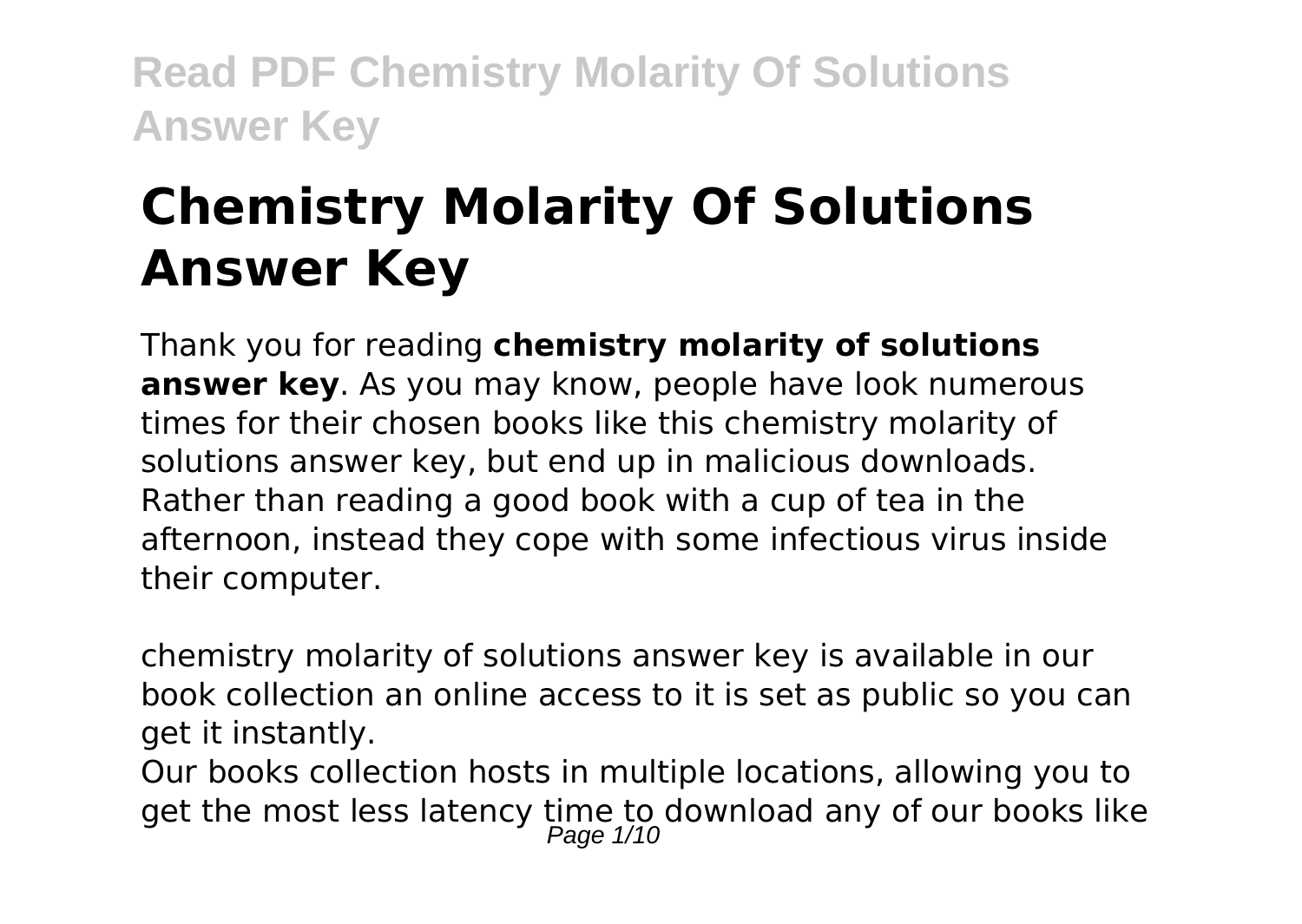this one. Merely said, the chemistry molarity of solutions answer key is universally compatible with any devices to read

So, look no further as here we have a selection of best websites to download free eBooks for all those book avid readers.

### **Chemistry Molarity Of Solutions Answer**

A 2.00-L bottle of a solution of concentrated HCl was purchased for the general chemistry laboratory. The solution contained 868.8 g of HCl. What is the molarity of the solution? Answer. 11.9 M. PROBLEM \(\PageIndex{15}\) An experiment in a general chemistry laboratory calls for a 2.00-M solution of HCl.

## **6.1: Calculating Molarity (Problems) - Chemistry LibreTexts**

Molarity is an expression of concentration observed by dividing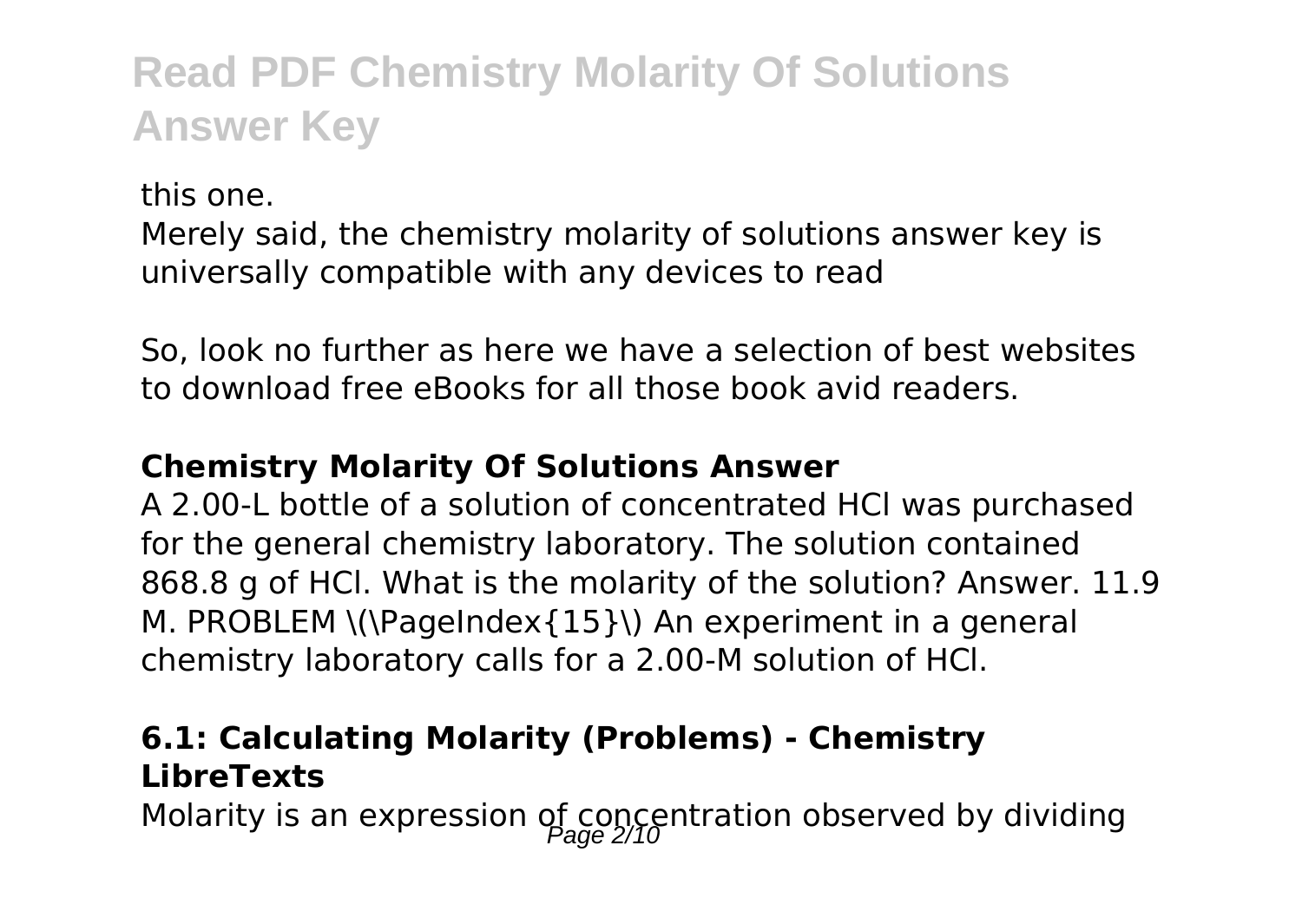the moles of solute by the liter of total solution. The molarity of a solution is express in units of moles of solute / L of solution.

#### **What is the molarity of a solution? - Answers**

Calculate the molarity of a solution prepared by dissolving 23.7 grams of KMnO 4 into enough water to make 750 mL of solution. This example has neither the moles nor liters needed to find molarity , so you must find the number of moles of the solute first.

### **Learn How to Calculate Molarity of a Solution**

Name: Date: Molarity About Chemistry http://chemistry.about.com Complete the table for the following aqueous solutions

#### **Name: Date: Molarity**

Read Book Chemistry Molarity Of Solutions Worksheet Answers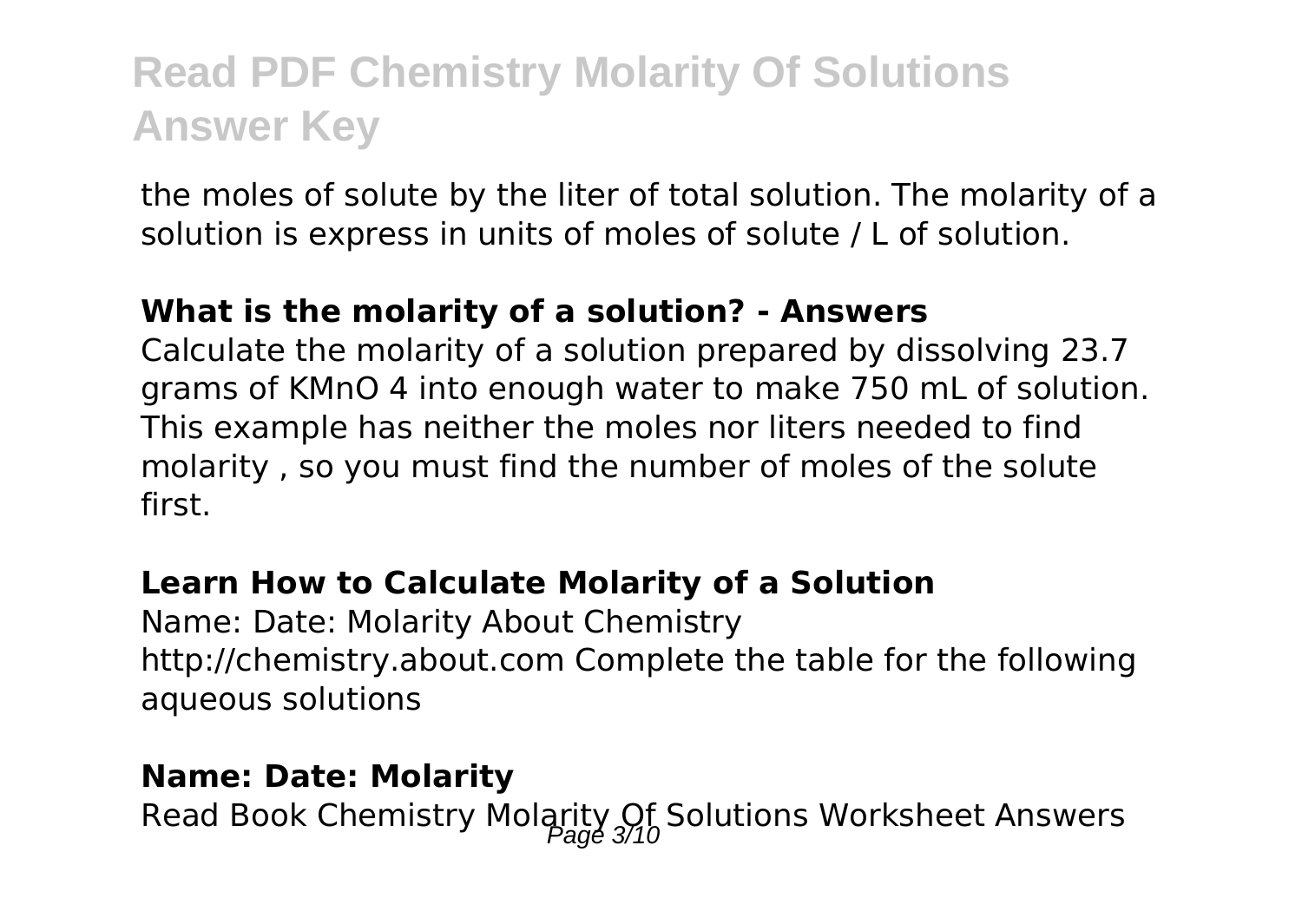Molarity =  $1 L 3$  mole NaOH = 0.8046 M 0.02500 L . 5. A 10.00 mL sample of 2.120 M sodium hydroxide solution is placed in a 250.0 mL Erlenmeyer flask. An indicator called bromothymol blue is added to the solution. The solution is blue. Molarity Worksheet # 1 - W.I. Mouat Chemistry 12 ...

#### **Chemistry Molarity Worksheets With Answers**

Chemistry Molarity Of Solutions Liters of solution = mL of solution x (1 L/1000 mL) Liters of solution = 750 mL x (1 L/1000 mL) Liters of solution  $= 0.75$  L Learn How to Calculate Molarity of a Solution In chemistry, concentration of a solution is often measured in molarity (M), which is the number of moles of solute per liter of solution.

### **Chemistry Molarity Of Solutions**

So you know if there were 1000mL of water/acid solution, there would be 7.959 moles of acid. Since we're working with 1L here,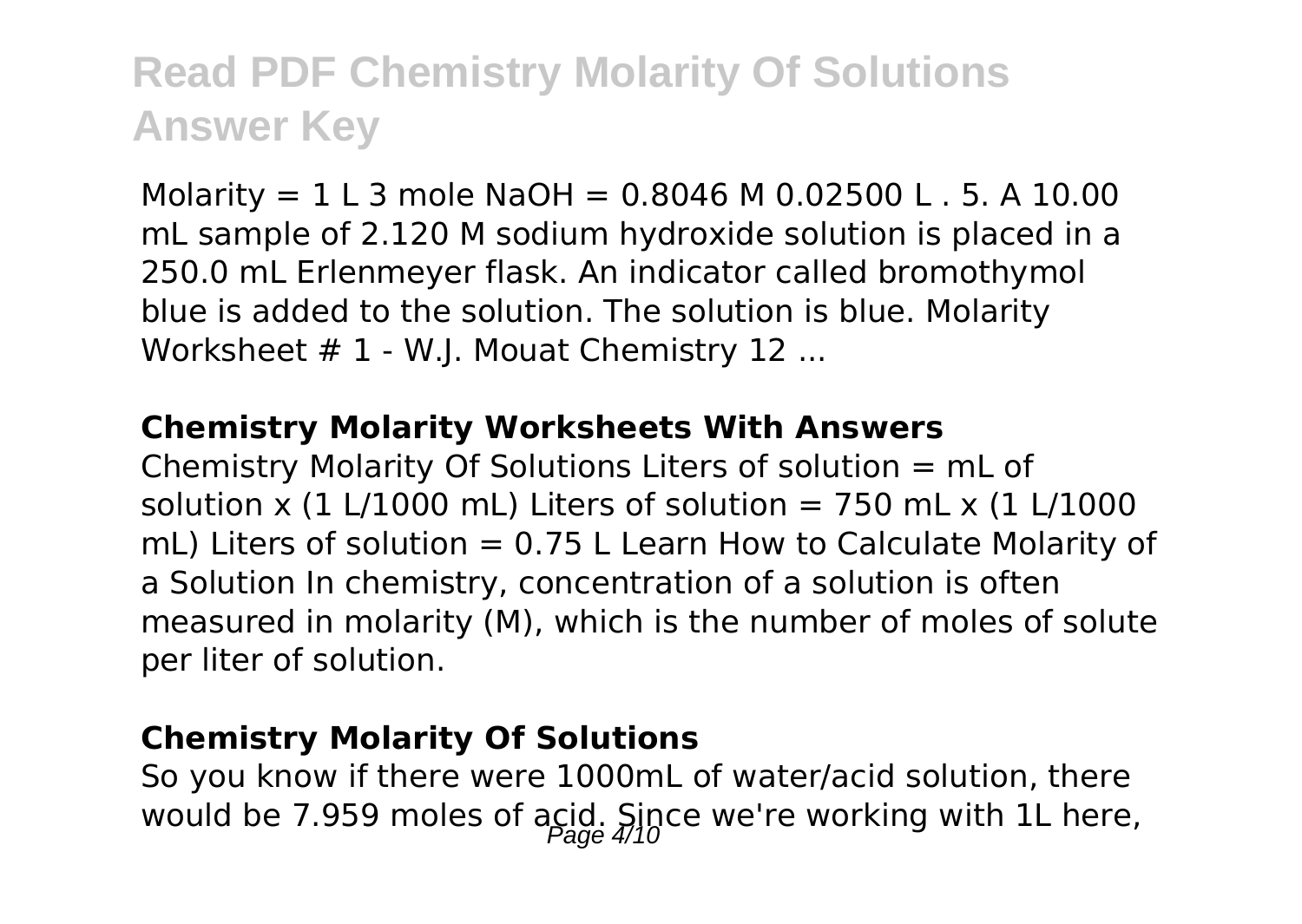just divide the moles by one litre to get the molarity. 7.959mol /  $1.000L = -7.6M$  sulfuric acid (this concentration is the same, no matter how much of the solution is in your sample).

#### **Chemistry. Molarity of solution? | Yahoo Answers**

Calculating molarity of solutions. Before calculating molarity of solutions, you should have an idea about following parametres. Calculating molar mass when relative atomic masses are known; Relationship of molar mass (M), mass (m) and amount (n):  $n =$ m/M; Calculate molarity - Example 1. 5.85 g of NaCl is dissolved in 500cm 3 of distilled water.

#### **Concentration Calculation Questions, Answers | Molarity**

**...**

Problem #2: What is the molarity of 245.0 g of H 2 SO 4 dissolved in  $1.000$  L of solution? Solution: MV = grams / molar mass (x) (1.000 L) = 245.0 g / 98.0768 g mol<sup>-</sup> 1 x = 2.49804235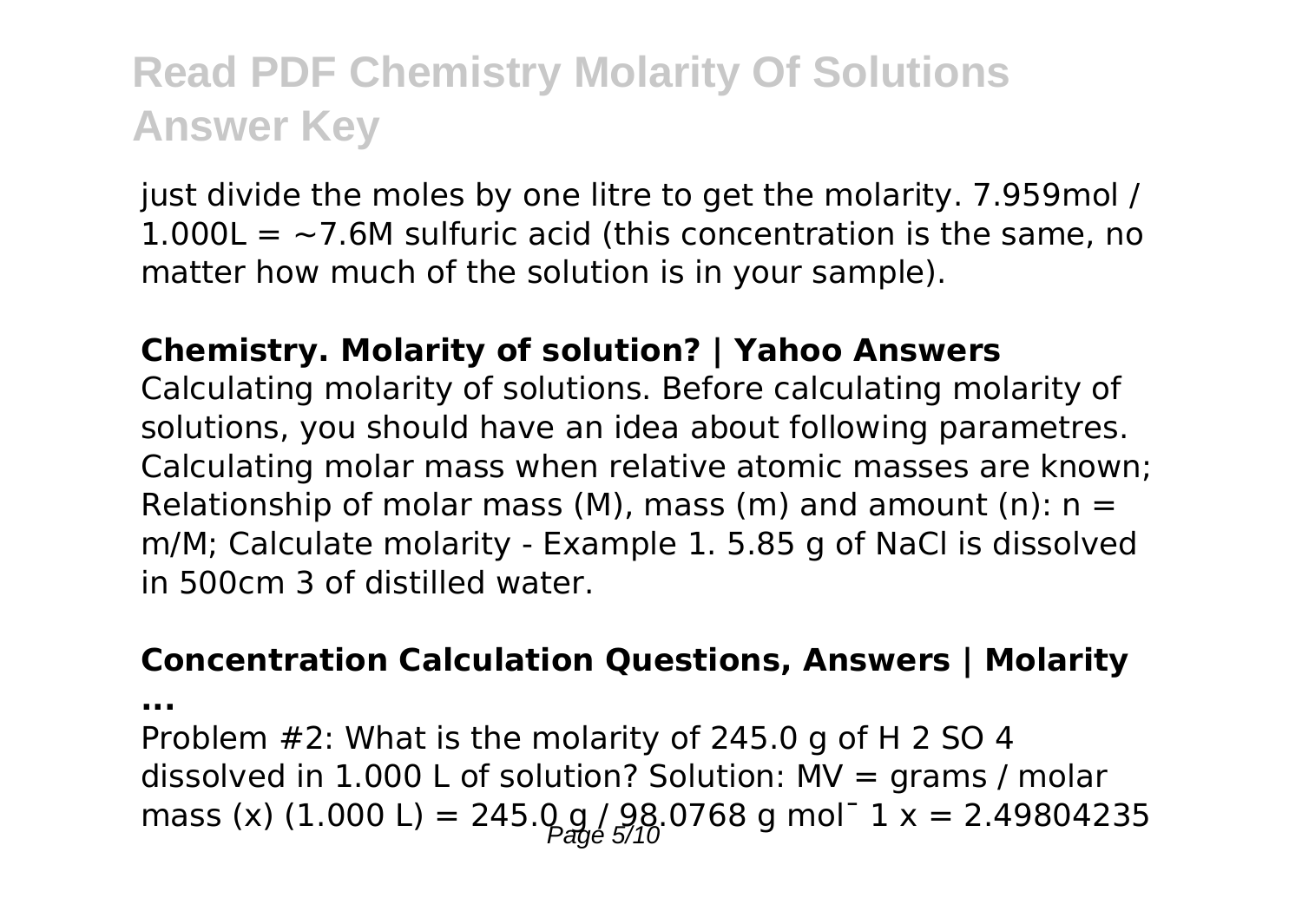M to four sig figs, 2.498 M If the volume had been specified as 1.00 L (as it often is in problems like this), the answer would have been 2.50 M, NOT 2.5 M.

#### **ChemTeam: Molarity Problems #1 - 10**

Molarity expresses the relationship between the number of moles of a solute per liters of solution, or the volume of that solution. In formula form, molarity is expressed as: molarity  $=$ moles of solute / liters of solution. Example problem: What is the molarity of a solution made by dissolving 3.4 g of KMnO 4 in 5.2 liters of water?

#### **4 Ways to Calculate Molarity - wikiHow**

You should try to answer the questions without referring to your textbook. If you get stuck, try asking another group for help. Calculate molarity if 25.0 mL of 1.75 M HCl diluted to 65.0 mL. Calculate molarity by dissolving  $25.0g$  NaOH in 325 mL of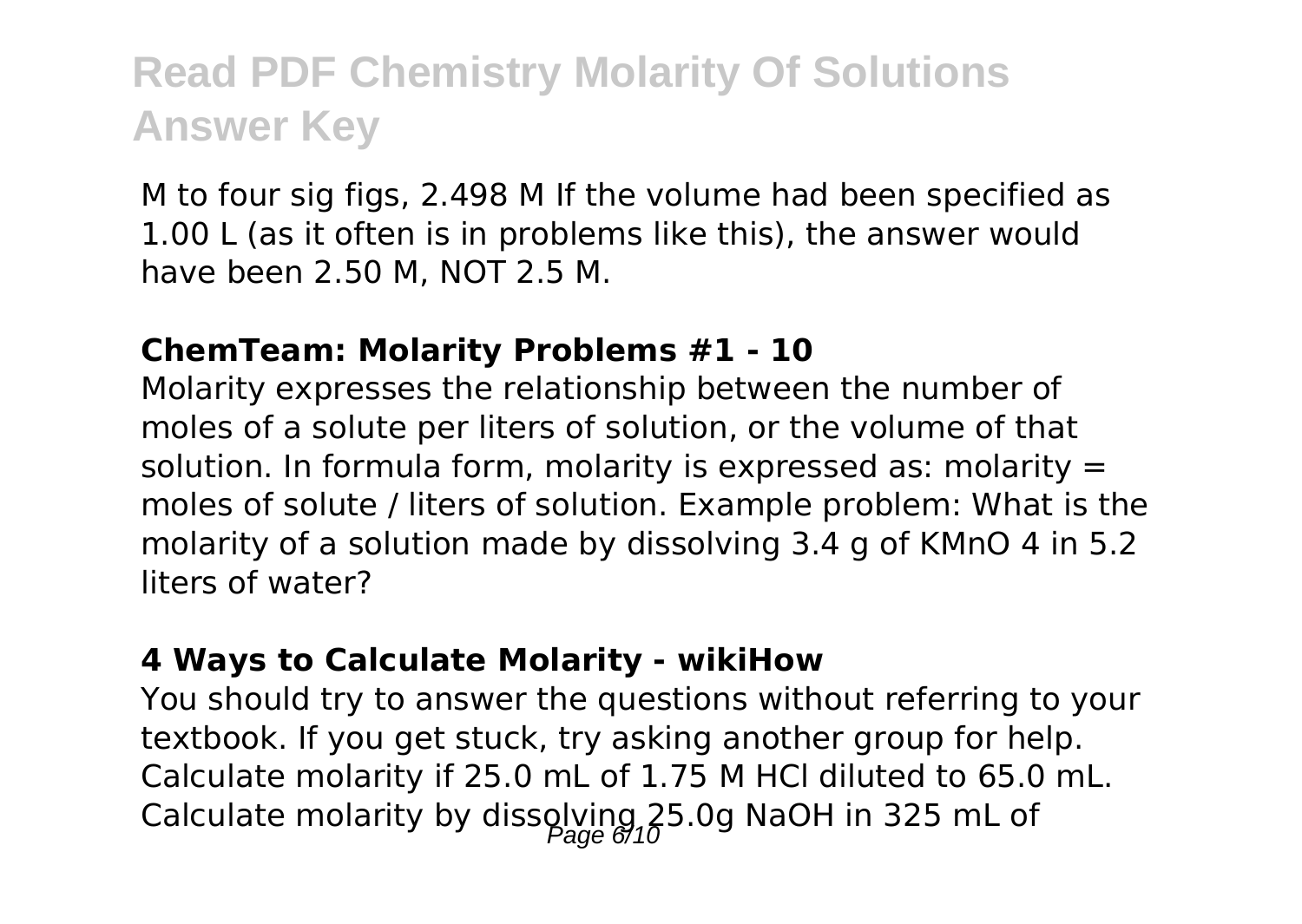solution. Calculate grams of solute needed to prepare 225 mL of 0.400 M KBr solution.

### **Molarity 1 (Worksheet) - Chemistry LibreTexts**

If 0.850 L of a 5.00-M solution of copper nitrate, Cu(NO 3) 2, is diluted to a volume of 1.80 L by the addition of water, what is the molarity of the diluted solution? Solution The stock concentration, C 1 , and volume, V 1 , are provided as well as the volume of the diluted solution, V 2 .

## **3.3 Molarity - Chemistry 2e | OpenStax**

Molarity: • a \_\_\_\_\_ description of solution concentration. • Abbreviated  $\blacksquare$  Molarity =  $\blacksquare$  Problems: Show all work and circle your final answer. 1. To make a 4.00 M solution, how many moles of solute will be needed if 12.0 liters of solution are required?  $4.00 M =$  moles of solute 12.0 L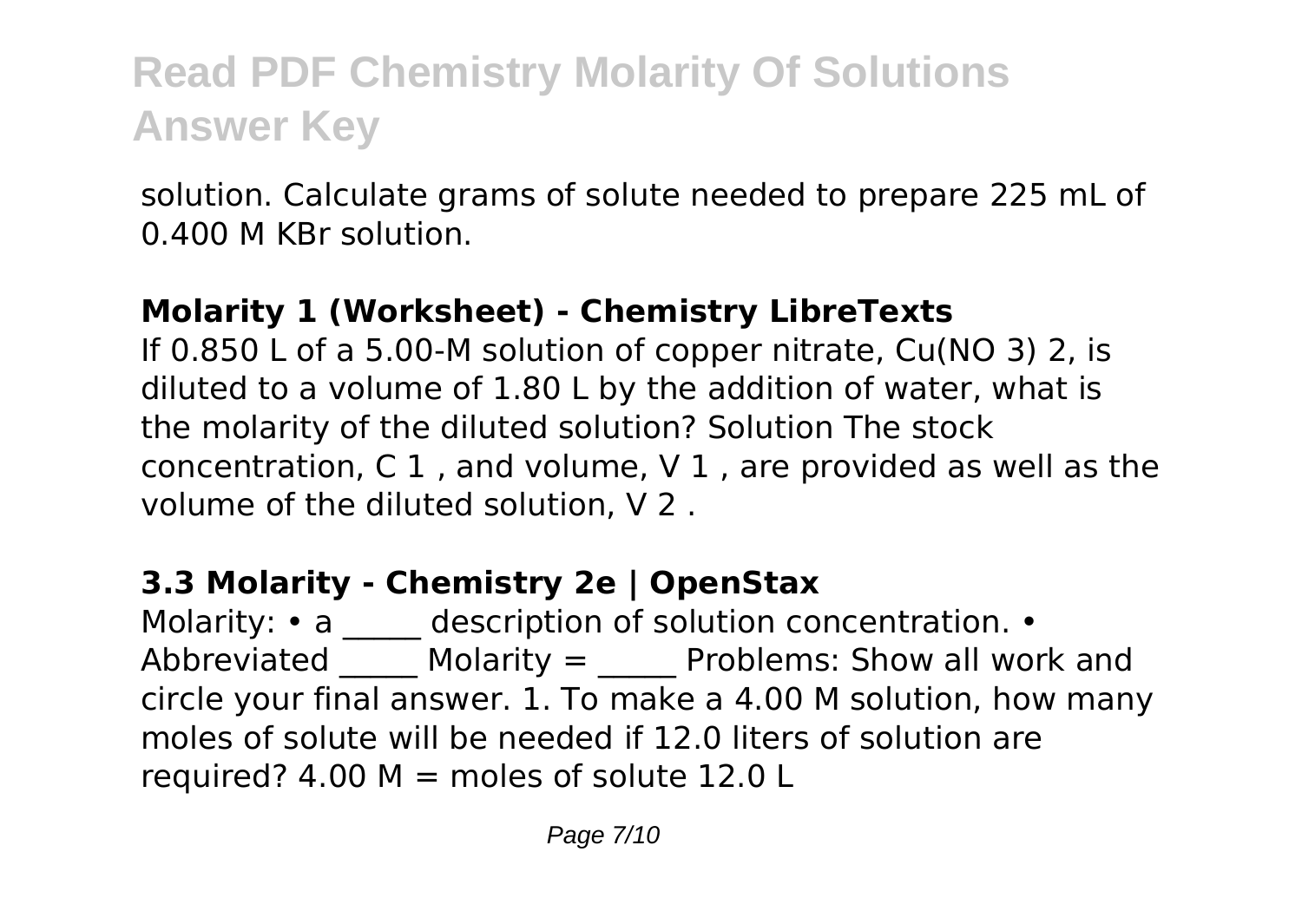### **Molarity: Molarity = 1. 2.**

molarity of BaBr 2 solution:  $0.058375$  mol /  $0.165$  L =  $0.35$  M Problem #9: 1.00 L of a solution is prepared by dissolving 125.6 g of NaF in it. If I took 180 mL of that solution and diluted it to 500 mL, determine the molarity of the resulting solution.

#### **ChemTeam: Dilution Problems #1-10**

In aqueous solution of Urea is 20% by mass of solution. molarity of the solution when density of the solution is 1.2 gram per ml is Asked by arushidabhade 7th June 2019 6:04 PM Answered by Expert

### **molarity Questions and Answers - TopperLearning**

"molarity, also known as molar concentration, is the number of moles of a substance per liter of solution. solutions labeled with the molar concentration are denoted with a capital M. a 1.0 M solution contains 1 mole of solute per liter of solution." -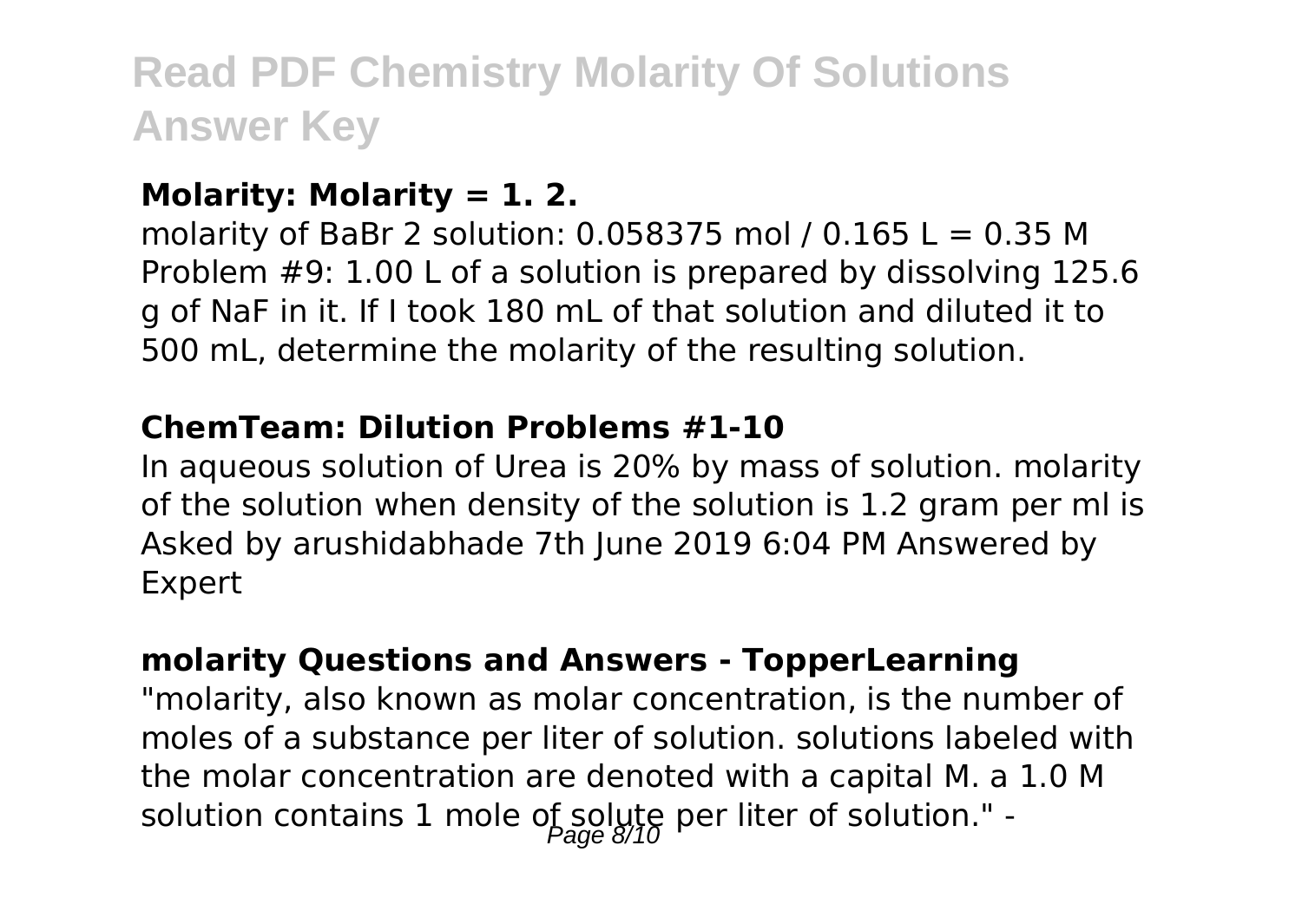chemistry.about.com. molarity = amount of solute (mol) / volume of solution  $(L) = 0.50$  mol ...

### **Chemistry Question about Molarity? | Yahoo Answers**

Concentration is the amount of a substance in a predefined volume of space. The basic measurement of concentration in chemistry is molarity or the number of moles of solute per liter of solvent. This collection of ten chemistry test questions deals with molarity. Answers appear after the final question.

#### **Concentration and Molarity Test Questions**

Consider this question: What is the molarity of HCl if 35.23 mL of a solution of HCl contain 0.3366 g of HCl? Outline the steps necessary to answer the question. Answer the question. Calculate the molarity of each of the following solutions: 0.195 g of cholesterol, C 27 H 46 O, in 0.100 L of serum, the average concentration of cholesterol in